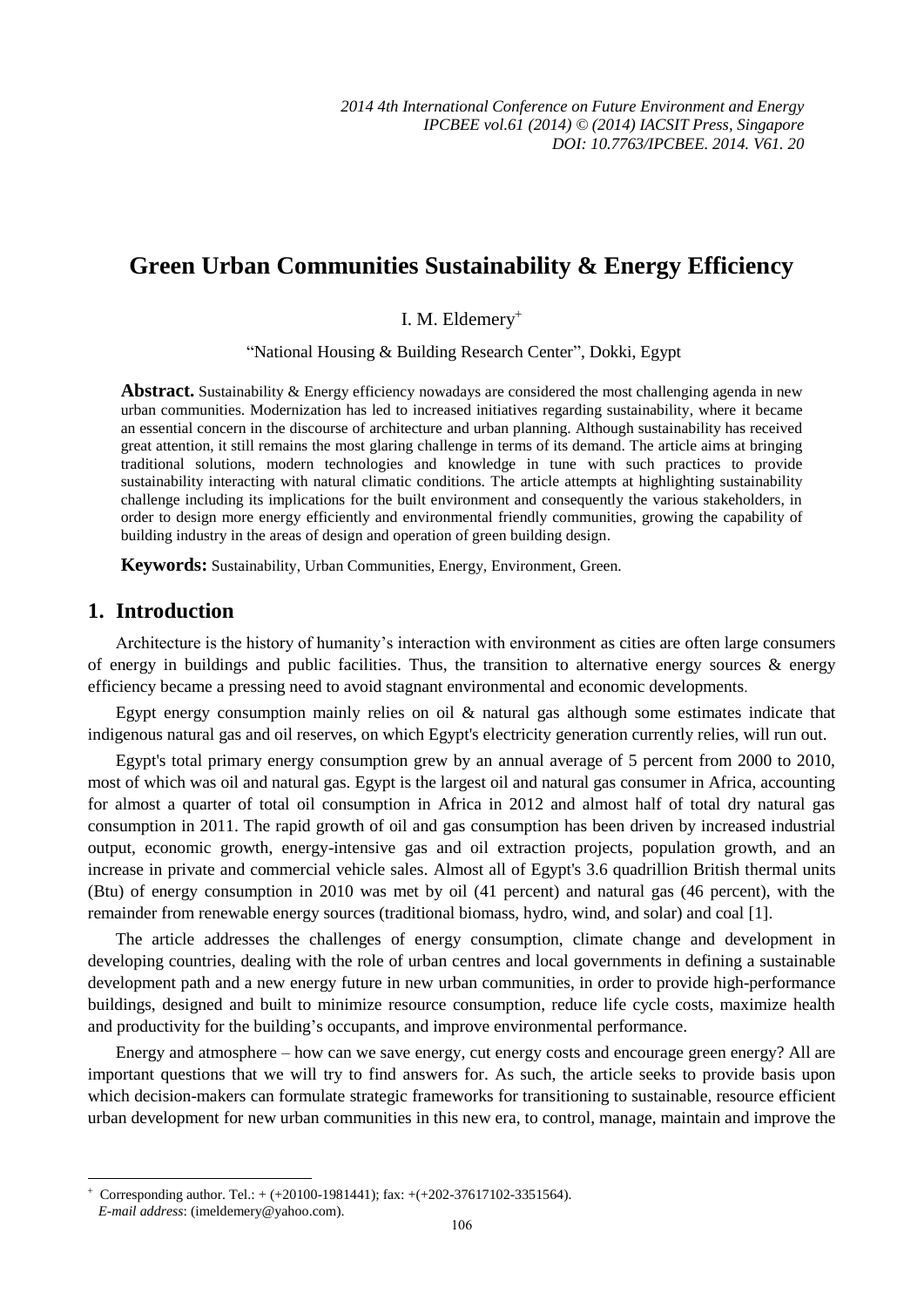common property in the housing estates, giving residents more power to mange and participate in their estate's development, to come up with innovative new ideas creating sustainable quality living environments.

## **2. Energy, Environment & Design Techniques**

One of the most pressing issues when it comes to sustainability is energy production, nowadays developing new methods and techniques are crucial to expand and ensure the quality of life while moving away from fossil fuels to more renewable and efficient energy sources. In fact, burning fossil fuel such as coal, oil and natural gas is a source of virtually all emissions causing global climate change. The global energy crisis coupled with the threats of climate change bring into sharp focus both opportunities and challenges for developing countries. In addition to these challenges is the global imperative to reduce carbon emissions to prevent climate change. Global warming raising the average temperature of Earth's atmosphere and oceans sea level became faster, which has been exceptionally rapid in comparison to the changes in climate over the past two millennia. The Intergovernmental Panel on Climate Change (IPCC) noted that the rate of global temperature increased in the last 50 years has been twice that of the last 100 years, [2].

Cities are taking advantage of their natural resources to source cleaner energy. Growing environmental conscience, rising energy prices and attractive subvention measures have new led to other energy generation forms being tried and/ or developed, [3]. Renewable energy is naturally replenished and generated from natural resources—such as sunlight, wind, water, bio-fuel, and geothermal heat .Design policies nowadays aims at the use of various renewable energy sources like, photovoltaic, solar heating systems, wind turbines, biomass ,wave & tidal, geothermal, biogas generation plants and district energy systems. Solar power as an important resource is considered a clean and renewable way to generate electricity by harnessing the power of the sun. Cities are trying to buffer themselves against energy price volatility and ensure energy security by supporting or generating power locally using local resources represented in renewable energy [4].

Employing passive design strategies is the simplest and most effective way in which designers can minimize the energy required by their projects. The principal passive design measures are solar gain, solar shading, thermal mass, thermal insulation, natural ventilation air tightness and natural day lighting [5]. [Passive solar building design](http://en.wikipedia.org/wiki/Passive_solar_building_design) techniques allows buildings to harness the energy of the sun efficiently including building orientation, utilizing prevailing wind ,natural cross ventilation and selecting materials with favourable thermal mass or light dispersing properties (Figure 1). Passive solar design uses windows, walls, and floors to collect, store, and distribute the sun's heat in the winter and reduce a building's energy demand for cooling in the summer. Low energy designs also requires the use of solar shading, by means of awnings, blinds or shutters, to relieve the solar heat gain and to reduce the need for artificial cooling[6].

Active solar techniques include the use of photovoltaic panels or solar thermal collectors (with electrical or mechanical equipment) to convert sunlight into useful outputs. The most widely used active solar technology is photovoltaic (PV) modules. PV technology uses solar cells to convert sunlight directly into electricity, [7]. Photovoltaic cells as panels containing semi-conducting material that triggers an electrical field when sunlight shines through it , are generally roof mounted, although wall panels exist. Active solar technologies are employed to convert solar energy into usable direct light and heat, cause air-movement for ventilation or cooling, or producing energy.



Fig. 1: Passive Lighting Design Solutions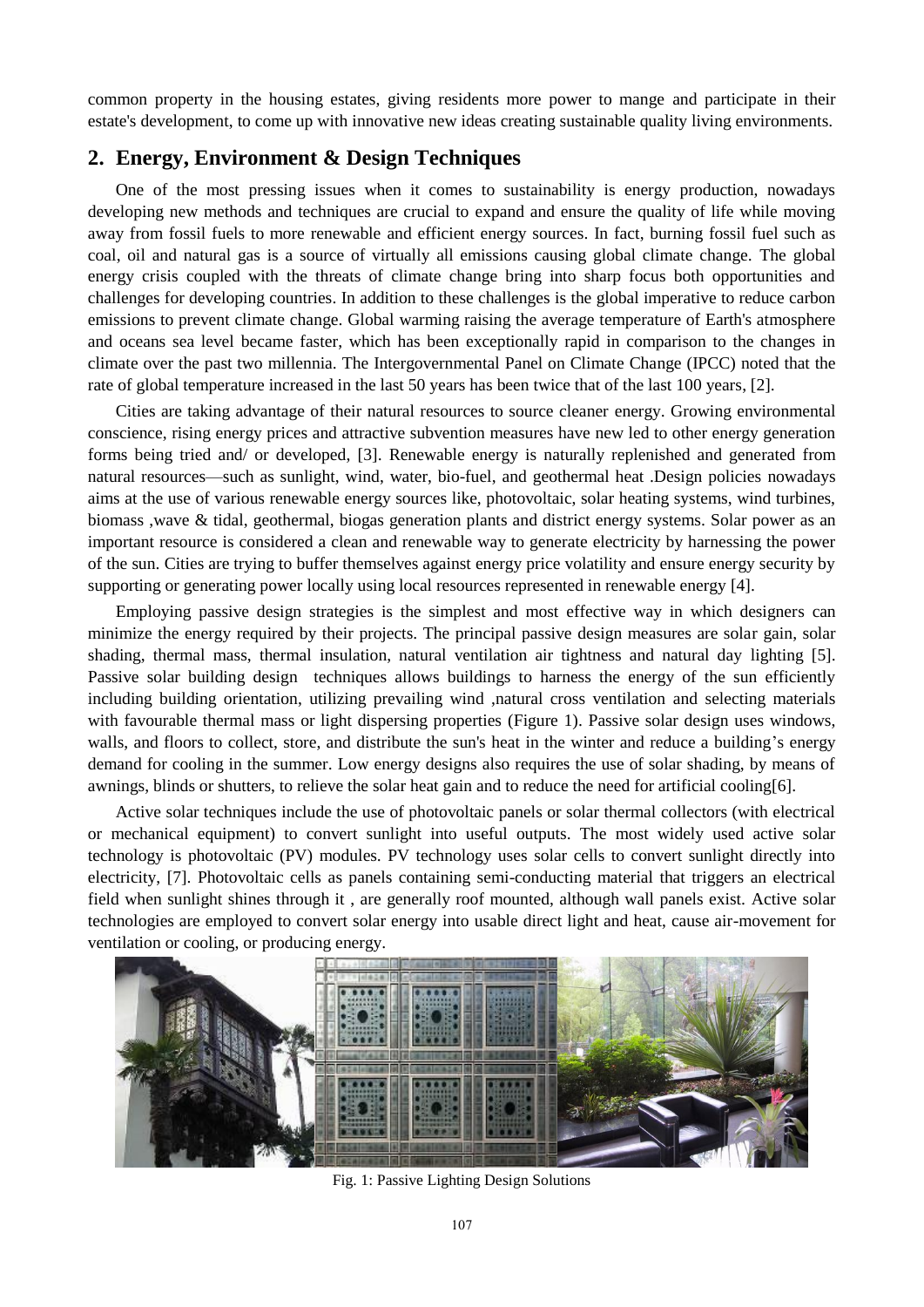## **3. Sustainable Green Design**

In traditional planning and design process, building systems were viewed as separate elements - site, structure, systems and use, and design decisions were based on budget and/or schedule considerations. Changes to a design in order to meet a certain budget or follow an accelerated schedule did not take into account the final performance of a complete sustainable and energy efficient buildings. Nowadays buildings are becoming more energy efficient and are more sustainable to last longer.

Sustainability has been defined by the Brundtland Commission in 1987, as the ability to meet the needs of the present without compromising the ability of future generations to meet their own needs. In general, sustainability is the term for all things that decrease our dependence on non-renewable energy and increase the idea of living within the means of our current environment without damaging it for the future [8]. Sustainable design begins when projects are first imagined and requires thinking 'green' at every stage in the project's lifecycle. The challenge of sustainable development is to make trade of, finance and globalization work for all members of society and environment, [9].

Green buildings are the practice of creating structures and using processes that are environmentally responsible and resource efficient throughout a building's life cycle. Traditional building models focus on function, aesthetics, cost and scheduling. Green building goes one step further, adding sustainable ideals to these imperatives, [10]. Being endorsed by industry, green designs are designs that reduce the overall negative impact of the built environment on human health and the natural environment. Government officials nowadays support the ideas of becoming more environmentally conscious to reduce human exposure to toxic materials giving preference to systems, design guidelines and materials that reduce environmental impacts over their life cycle, conserving non renewable materials, using energy, water and other resources efficiently, improving household productivity resulting in good design (Figure 2) , [11].

In the broad context, the idea of sustainability, or [green design,](http://en.wikipedia.org/wiki/Ecological_design) is to ensure that actions and decisions today do not inhibit the opportunities of future generations. This can be framed in the context of a conscious approach to energy and ecological conservation in the design of the built environment.



Fig. 2: Green Design Solutions

#### **4. Sustainable Communities Integrated system**

Cities are the greatest legacy of humanity and achievement of our civilization .When the concept of sustainability extended from the global to the local level, the term "sustainable communities" became another buzzword among academics, politicians, media and general public. Each city nowadays wants to be "branded" as sustainable. Although New Communities were inspired from the "garden cities movement" the question of environment was not a real concern for the decision makers in charge of designing the New Communities some decades ago, [12]. Building in the desert is an important issue for the future of several countries like Egypt and other desert countries. Egypt forecast estimated population of 125 million inhabitants by 2050. As the population is today about 85 million residents, Egypt will need to provide housing for 40 million more inhabitants within 40 years, an incredible challenge.

Leaders and officials of local governments have started to become more involved in climate change policy-making by undertaking strategic planning; formulating, approving and implementing appropriate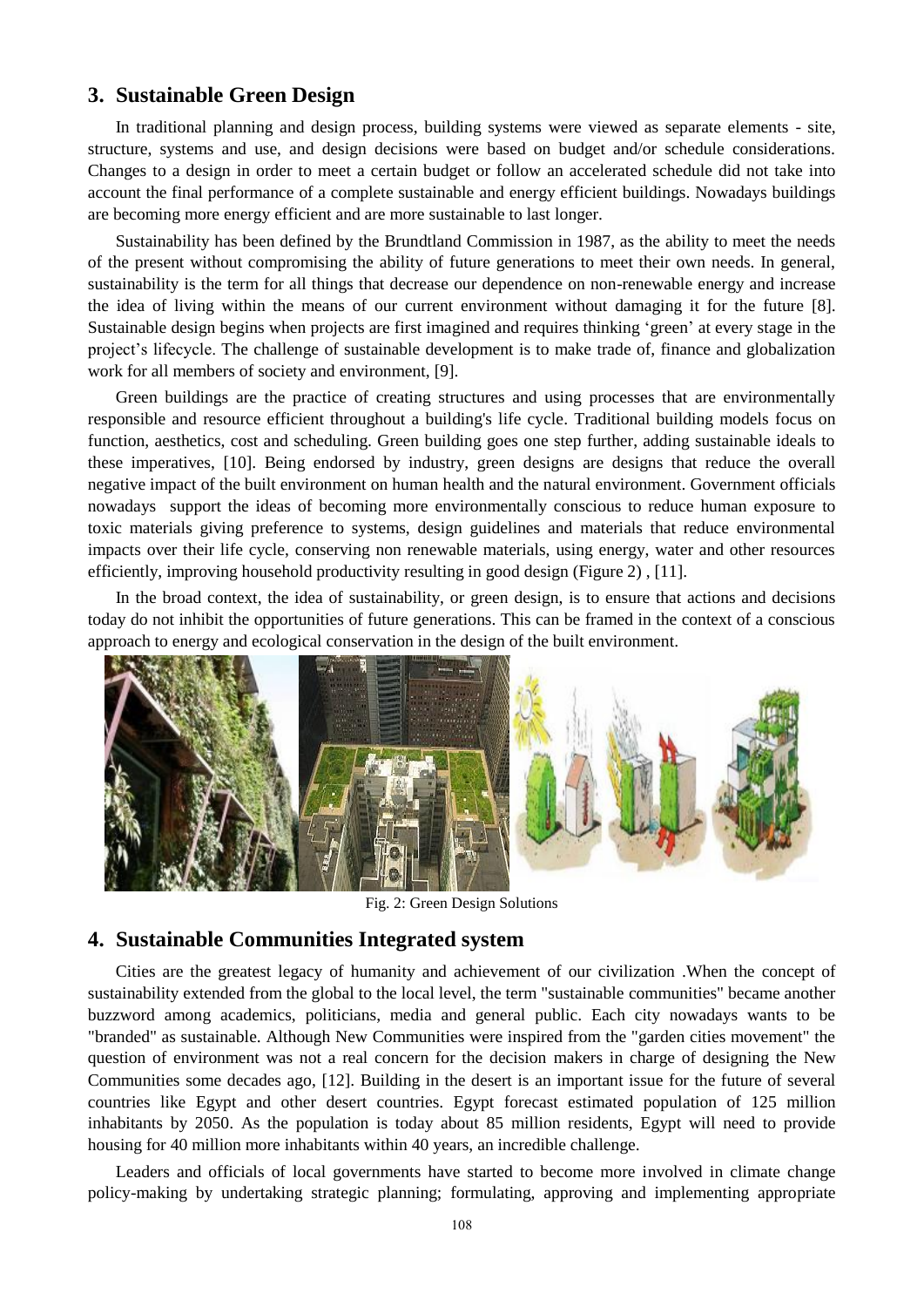policies, evaluating their effectiveness, and disseminating successful actions, where the present official energy strategy aims at increasing the share of renewable energy to 20% of the energy mix by 2020.

While many local governments are faced with budget deficits, the appeal of saving money is often the starting point for municipal energy management initiatives. Improved efficiencies in energy consumption offer plentiful opportunities for reducing operating costs. Local governments as an important stakeholder play a significant role in the energy picture of cities as they plan and manage city development and growth, establish and enforce building codes and approve building plans, [13].

Integrated Project Delivery integrates people, systems, business structures and practices into a process that collaboratively harnesses the talents and insights of all participants to optimize project results, increase value to the owner, reduce waste, and maximize efficiency through all phases of design, fabrication, and construction [14]. Experiences show that including residents in the process through information campaigns, involving them in metering energy use and allowing them to provide feedback to designated persons when problems occur improves end user satisfaction. This also helps to promote a positive image of the project itself, an often neglected aspect of project planning.

#### **5. Public Awareness & Partnership**

Owners, designers, engineers, and builders play vital roles in reducing the environmental impact of the built environment, starting with the decision to build. Talking about design efficiency it is important focusing on providing information  $\&$  awareness-raising activities for decision makers, investors, building owners, developers, housing associations, building users, and the general public. It is important as well encouraging training activities to be targeted at decision-makers, planners, architects, developers, housing associations, investors, owners and users. The effects of providing awareness lead to outcomes ranging from better acceptance of construction works and general public interest about the results, to an improved perception, a tangible increase of property value and concrete improvement in health and the quality of life. Building user behaviour, so office worker, home-owner or tenant should be equally conscious of the influence of his/her behaviour when it comes to the energy consumption. The most efficient way to convince the end user to change behaviour is to highlight the non-energy benefits of renovation measures: increasing health and comfort while reducing energy bills. Partnerships between public authorities and private sector (PPP's) companies is very beneficial, notably through combining and sharing public and private sector budgets, skills, knowledge and expertise. Beyond this, PPP's achieve innovation and diversity in the provision of public services which is crucial in a fast-paced field of energy modernization. Traditionally, investors and developers look at the immediate outlay and aim to minimise the amount of the initial investment. Consequently, this reduces the ambitions for achieving an optimised energy performance of the building, [4]. Egyptian electricity consumption is increasing much faster than capacity expansions, and the government is planning to invest heavily in the power sector over the next decade, while also seeking financing from external sources. The private sector, international organizations, and renewable energy funds such as the World Bank's Clean Technology Fund have all provided investment in the sector. Under existing plans, Egypt hopes to produce 12-20 percent of its electricity from renewable energy by 2020 while also developing a nuclear power industry, according to IHS CERA, [1].

#### **6. Conclusions**

Prevention should be addressed by bringing environmental architecture into the mainstream helping transforming our society and putting us all on a path to save our planet and move into a world of better cities. There is a strong link between quality of life in cities and how cities draw on and manage the natural resources available to them. It is important to establish a vision for a sustainable energy and climate action future and establish measurable goals. Increasing the knowledge and awareness among decision-makers about the possibilities for sustainable buildings and urban development are key priorities to positively steer the way how citizens will live and work in the future.

With the aim of giving a sense of ownership over the project, in this respect, the key is to encourage participation right from the start, by taking a user-centric approach, and by evaluating the success by gathering information through specific district documentation of inhabitants (e.g. bills), interviews with